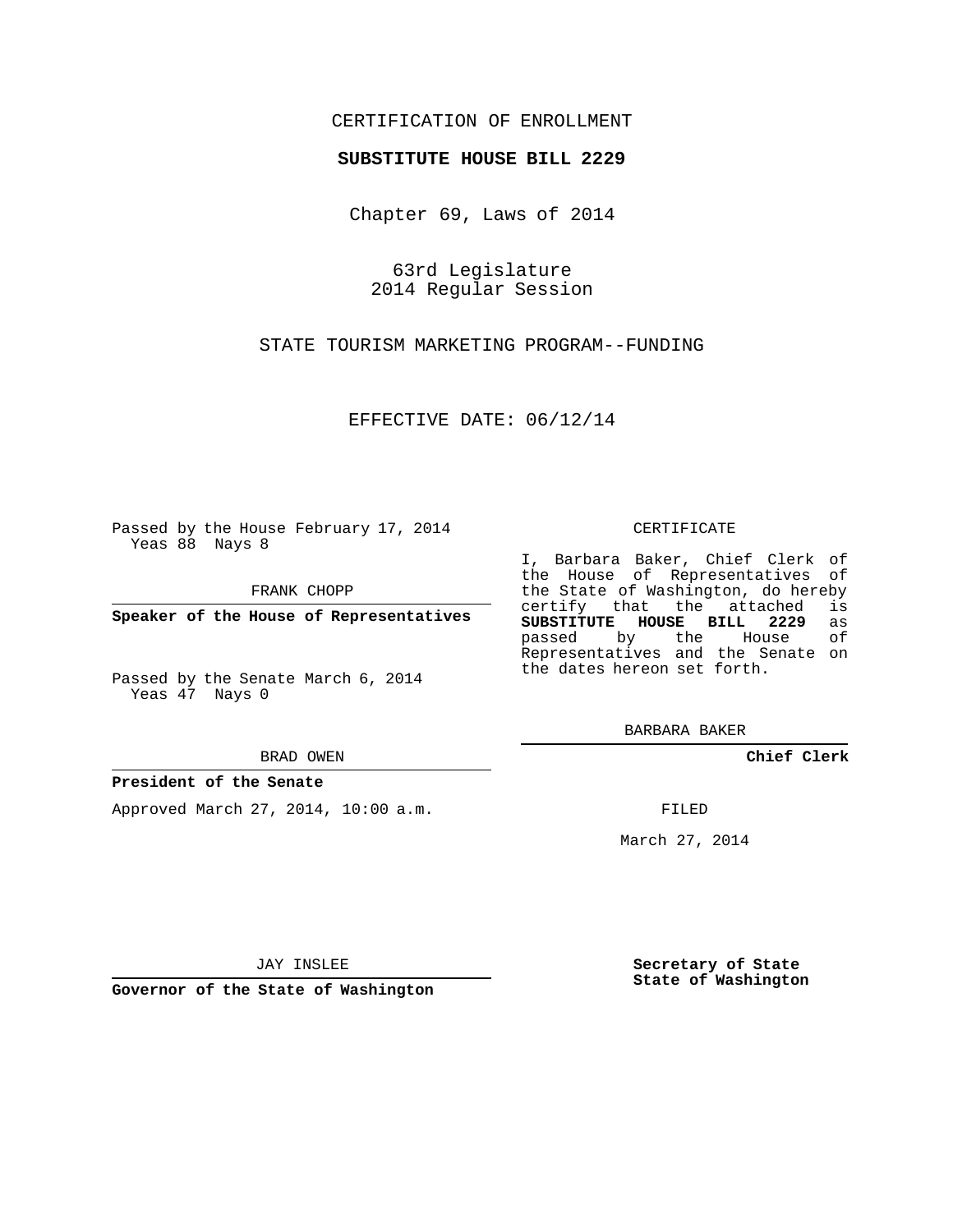# **SUBSTITUTE HOUSE BILL 2229** \_\_\_\_\_\_\_\_\_\_\_\_\_\_\_\_\_\_\_\_\_\_\_\_\_\_\_\_\_\_\_\_\_\_\_\_\_\_\_\_\_\_\_\_\_

\_\_\_\_\_\_\_\_\_\_\_\_\_\_\_\_\_\_\_\_\_\_\_\_\_\_\_\_\_\_\_\_\_\_\_\_\_\_\_\_\_\_\_\_\_

Passed Legislature - 2014 Regular Session

# **State of Washington 63rd Legislature 2014 Regular Session**

**By** House Community Development, Housing & Tribal Affairs (originally sponsored by Representatives Morris, Smith, Appleton, Haler, Moscoso, Tarleton, Roberts, Ryu, Habib, and Bergquist)

READ FIRST TIME 02/05/14.

 AN ACT Relating to long-term funding for a state tourism marketing program; and creating new sections.

BE IT ENACTED BY THE LEGISLATURE OF THE STATE OF WASHINGTON:

 NEW SECTION. **Sec. 1.** (1) The legislature finds that after the termination of funding for the state tourism office, the Washington tourism alliance, a statewide industry organization with members from all sectors of the tourism industry, has maintained a basic state tourism marketing program. In spite of that, competition from other states and provinces has caused Washington state's percentage growth of tourism to be below the national average. Tourism is the fourth largest export industry in Washington state, employs more than one hundred fifty-three thousand individuals, and contributes significantly to state and local tax revenues. It is composed of large and small businesses from all corners of Washington state. Because of the number and diversity of businesses in the tourism industry and the desire to prevent further decline in the state's tourism industry, the legislature finds that it is in the state's best interest to identify a long-term, significant source of funding that can only be used for implementing a state tourism marketing program. The program should be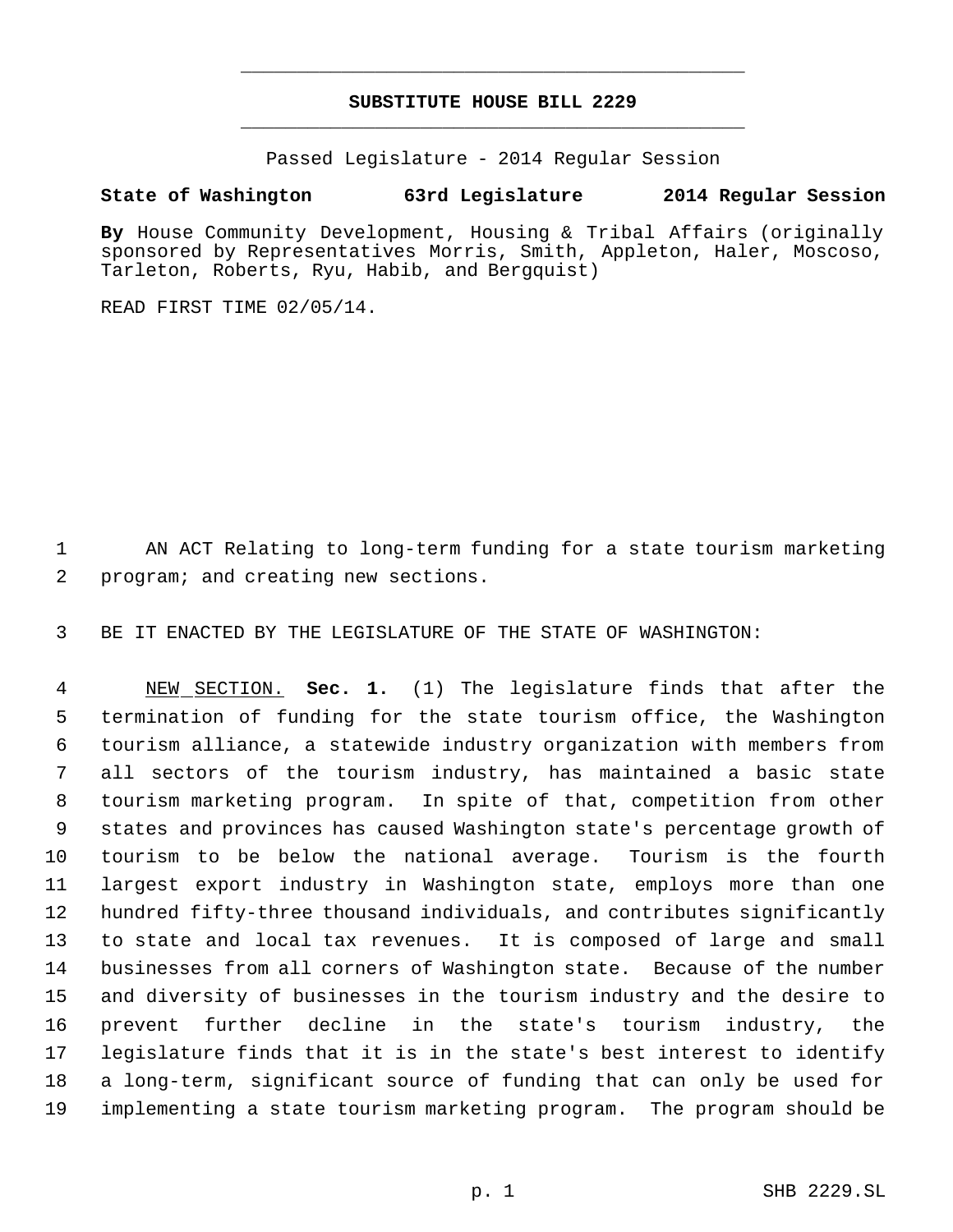supported by contributions from the primary business sectors of the state's tourism industry. The legislature also finds that a state tourism marketing program is best governed by the businesses and entities that contribute funding, including in-kind contributions.

 (2) It is the intent of the legislature to enact the structure of a mechanism that will provide funding for a state tourism marketing program, including the sources of funding and governance organization which will determine the specific use and allocation of the funds. Further, it is the intent of the legislature that appropriate state agencies will work with the Washington tourism alliance to devise a plan to collect funds necessary for a state tourism marketing program and ensure that the funds are used only for that purpose.

 NEW SECTION. **Sec. 2.** (1) The Washington tourism alliance has determined that a reasonable amount to initially implement a state tourism marketing program is seven million five hundred thousand dollars. It is intended for this amount to be raised from five major sectors of the tourism industry. These sectors are lodging, food service, attractions and entertainment, retail, and transportation. Based on the North American classification system codes that make up each sector, it is intended for these sectors to contribute the following amounts in a manner to be described in the report required under subsection (2) of this section:

(a) Lodging - two million four hundred thousand dollars;

(b) Food service - two million one hundred thousand dollars;

 (c) Attractions and entertainment - nine hundred seventy-five 26 thousand dollars;

27 (d) Retail - one million four hundred twenty-five thousand dollars; and

(e) Transportation - six hundred thousand dollars.

 (2) By December 1, 2014, a report must be submitted to the appropriate legislative committees from the Washington tourism alliance proposing the manner in which the amounts allocated to each sector will be collected and the mechanism that can be used to ensure that the funds are used only by the Washington tourism alliance for a state tourism marketing program including its administration. The legislature must direct the appropriate agencies of state government to work with the Washington tourism alliance to assist in developing the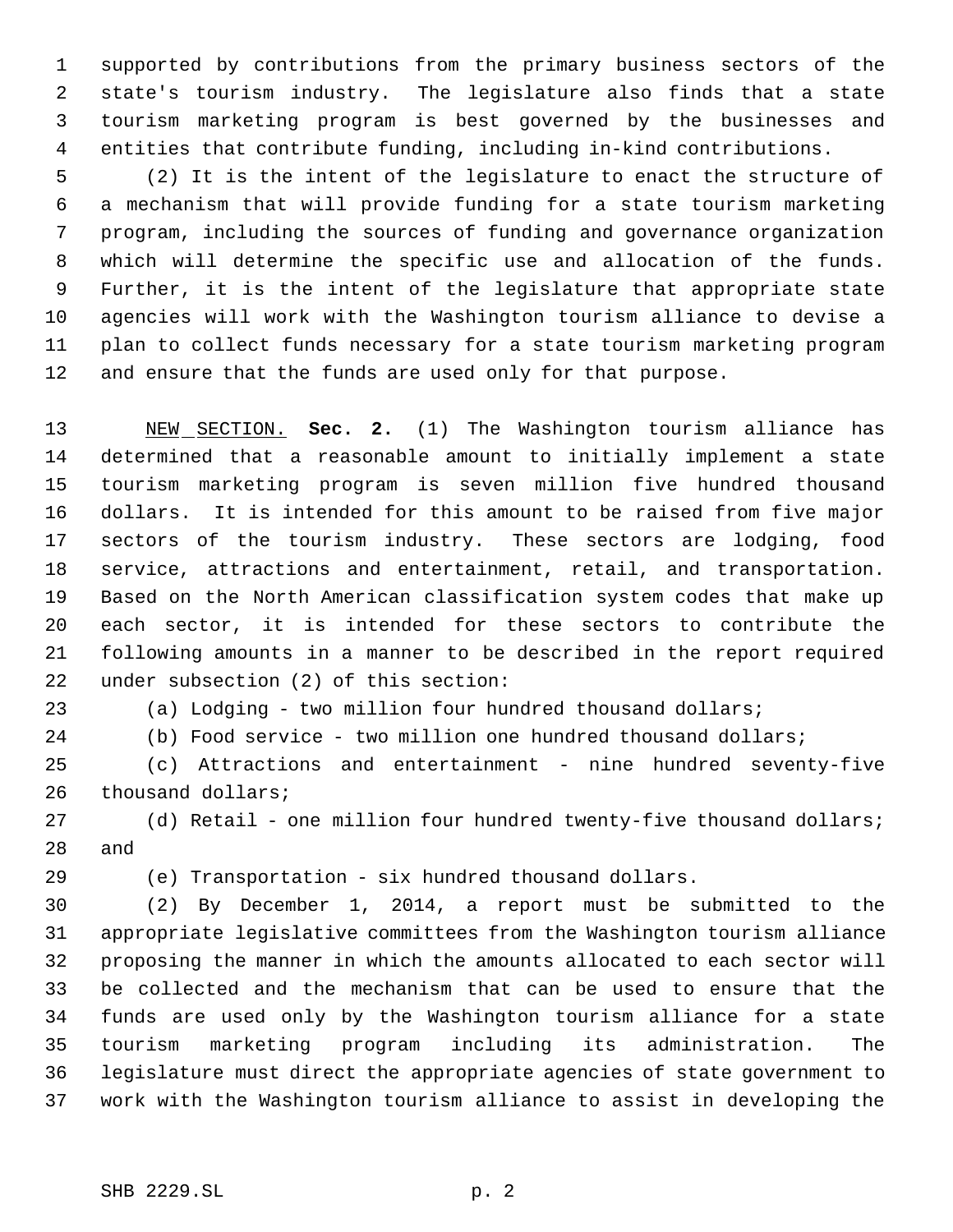collection method. These agencies include but are not limited to the department of revenue, department of commerce, the state treasurer's office, and the secretary of state.

 (3) In addition to the five sectors in subsection (1) of this section, the Washington tourism alliance must identify and include in the report other tourism sectors, businesses, and government entities which are part of the tourism industry and could provide additional funding for a state marketing program.

 NEW SECTION. **Sec. 3.** (1) As part of the report to the legislature required under section 2(2) of this act, the Washington tourism alliance must include a proposal for a governance structure which will determine the use of the funds, including a method to report on the effectiveness of the state tourism marketing plan. The report must also include a method for stopping the collection of funds from the sectors noted in section 2(1) of this act if the board determines that the funds are not being used in an appropriate manner.

 (2) The governance structure must include a board with a majority of representatives from the five sectors noted in section 2(1) of this act. Representatives from destination marketing organizations must also be included on the board. The board members must be chosen to ensure broad geographic representation and diversity in the size of businesses. Other representatives may be chosen from businesses and entities that voluntarily make a significant contribution to state tourism marketing funding. All board members must represent the interests of the entire state.

 (3) Initial board appointments must be made by the current Washington tourism alliance board. Statewide trade associations that represent any of the sectors noted in section 2(1) of this act must submit nominations from their sector for the board. The nominations must reflect the size and geographic diversity of the sector represented by the trade association and must be at least twice the number of positions to be filled by the nominations. Initial and subsequent board appointments must be made from these nominations.

 (4) The governance structure must include a proposal for a marketing committee and an executive committee. The marketing